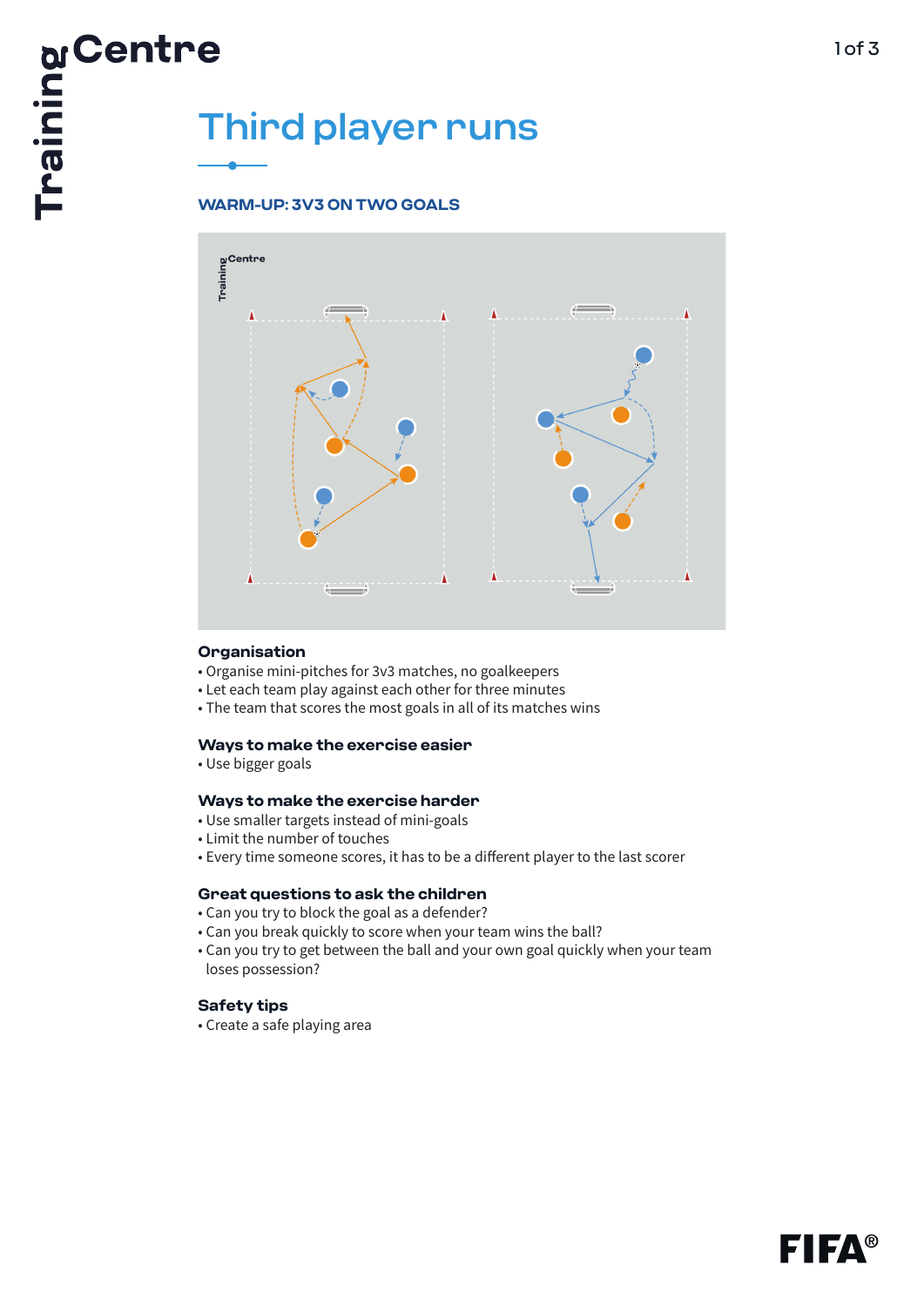

# **Organisation**

- Organise two teams of three plus two target players
- The two target players play beside each of the goals and act as servers
- Each team has to combine with target players before it can score
- The servers can play the ball back in different ways
- Make sure you rotate the target players after each goal scored

# **Ways to make the exercise easier**

• Servers can play the ball back in by hand

### **Ways to make the exercise harder**

- Players have to score in the air from the servers
- Players have to score with their first touch from the servers
- Add goalkeepers

# **Great questions to ask the children**

- Can you try to play the ball early to the target players?
- Can you try to time your run to receive a shooting opportunity from the target player's pass?
- Can you try to finish using just one touch when you receive the pass from the target player?

# **Safety tips**

• Create a safe playing area